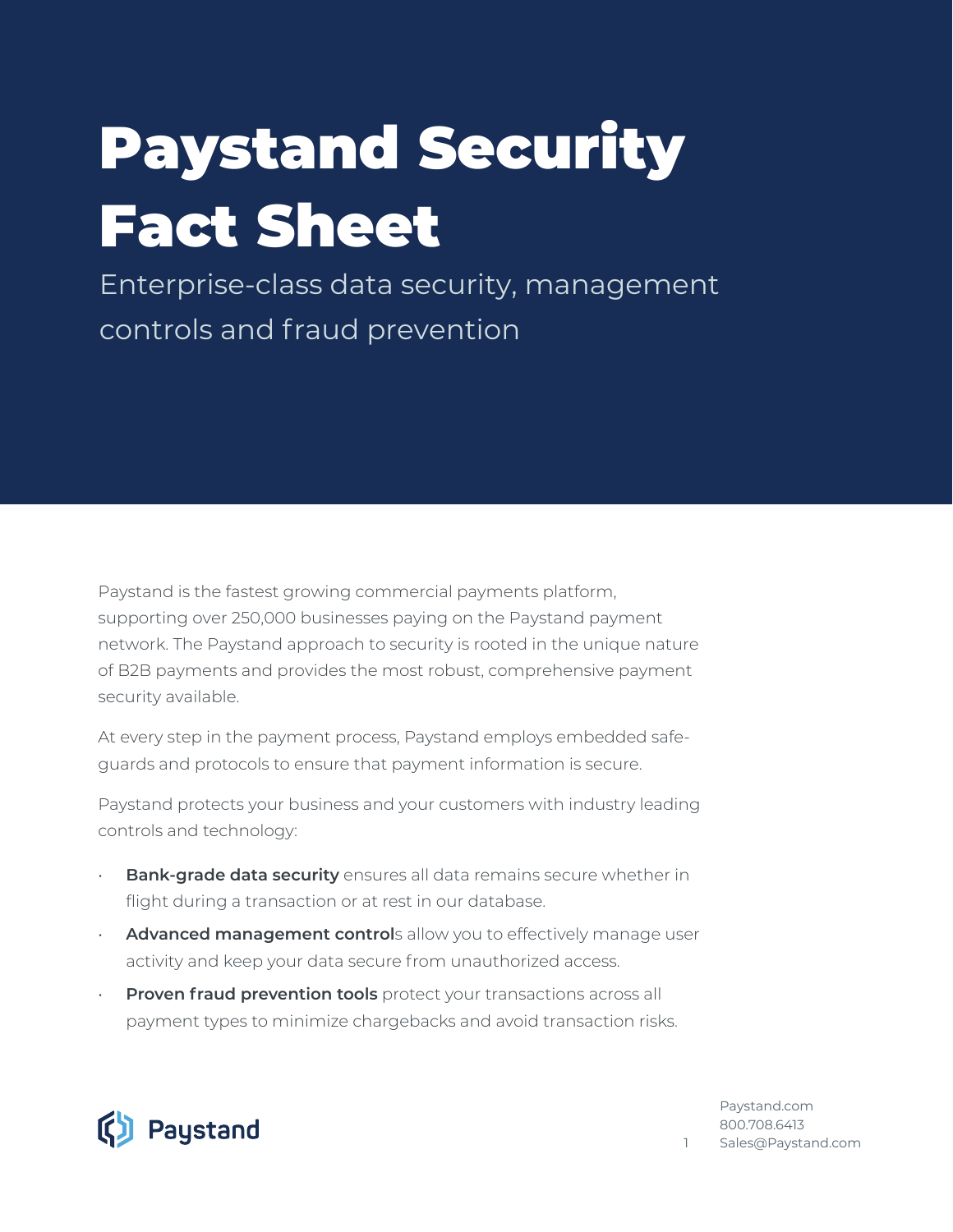## **BANK-GRADE DATA SECURITY**

#### **PCI DSS Level 2 Certified**

- Paystand maintains the payment industry's most stringent level of certification
- Why important: Ensures all card data is protected according to the highest industry standards

#### **Fund on File Tokenization**

- Paystand replaces used tokenization to safeguard a card's primary account number by replacing it with a unique string of numbers.
- Why important: Vaults your customers' payment information in a secure environment, allowing you to authorize, charge and re-use a customer's payment method without accessing their private information directly

#### **Database Encryption & Password Hashing**

- Paystand encrypts data at rest and key data as it is being processed with secure AES-256 encryption. Paystand also hashes all user passwords to an unreadable string of characters in the database.
- Why important: Ensures sensitive data and passwords are secure when being passed from users and when stored in our database.

## **ADVANCED MANAGEMENT CONTROLS**

#### **Role-Level Access**

- Company admins can assign each user to a specific role with customized permissions and level of access. A complete audit trail with timestamps tracks all user activity on the Paystand platform.
- Why important: Allows admins to control and limit the ability of any corporate user to access customer and transaction information and use specific Paystand features. Also provides admins with full visibility into corporate user activity by login and user action.



P[aystand.com](https://paystand.com) 800.708.6413 2 S[ales@Paystand.com](mailto://sales@paystand.com)